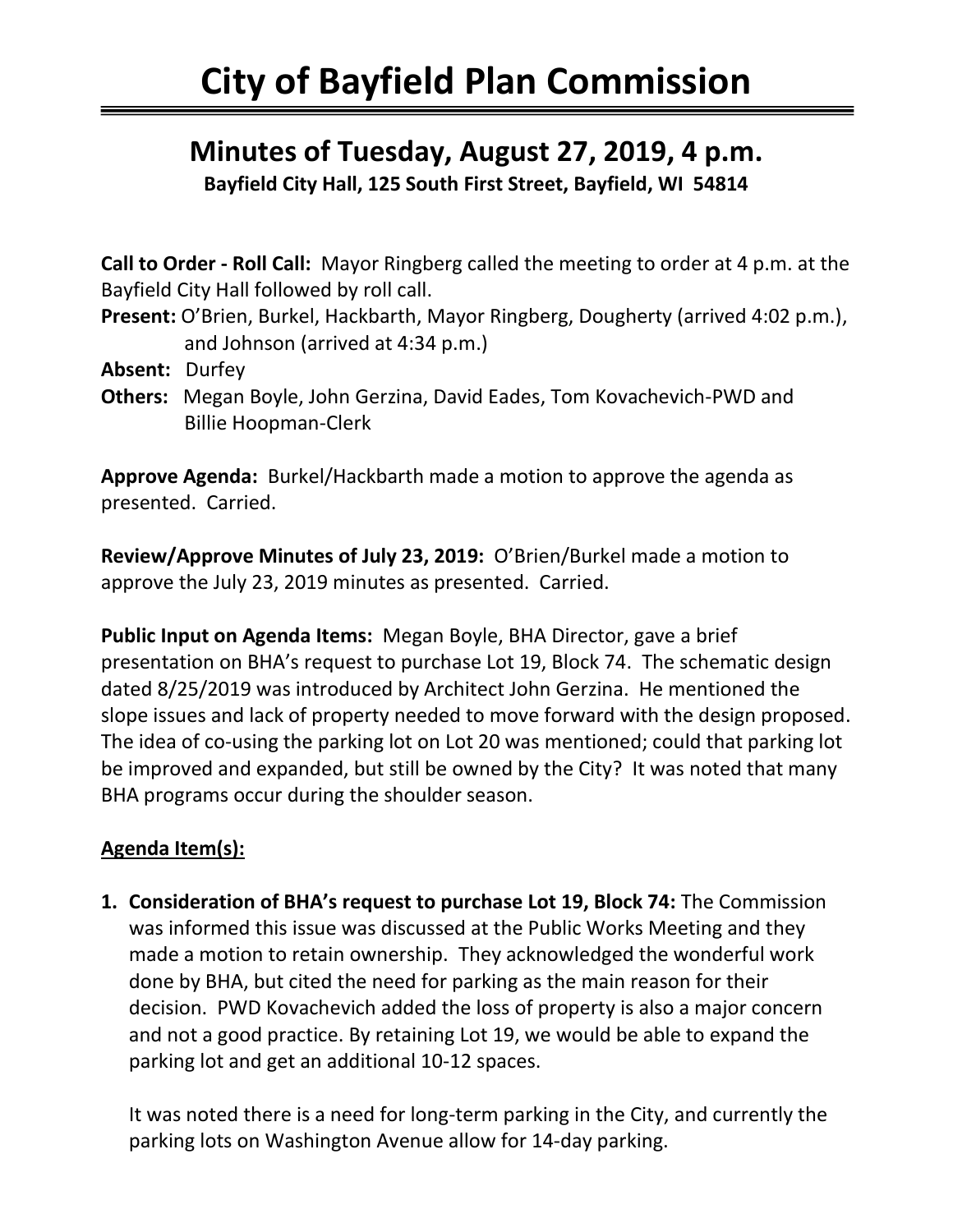If an offer were made to sell part of Lot 19, the City should consider a condition that should BHA's project not come to fruition, we automatically get the property back.

City ordinance requires one parking stall for every seven seats, and commercial code requires a certain number of spaces to be handicap accessible. BHA's schematic design shows seven spaces off the alley, but the topography makes these spaces less than ideal.

Lots of discussion ensued.

Burkel/Dougherty made a motion to recommend the City investigate developing a larger parking lot on Lots 19-20, doubling the current size, and to consider selling BHA the remaining portion of lot 19. Gerzina will help by drafting a site plan of an expanded parking lot on this site. Carried.

## **2. Comprehensive Plan Implementation - Action Planning:**

- Review Action Plan
- Discuss next steps

The Commission received copies of the Comprehensive Plan Implementation: Turning Goals and Objectives into to Actions, the Actions Process (May-December 2019), the proposed Actions Table and the Comp. Plan Actions Crosswalk with Goals, Objectives and Committees.

Kate Kitchell was thanked for collecting the actions developed by committees and integrating them into this report. She has been instrumental in this operation. It was noted, the action items require annual review of the progress being made on them every April.

Kitchell mentioned not all the goals have action items and that's OK.

Dougherty/Johnson moved to send these documents to the Council for approval and inclusion into the Comp. Plan. Carried. It was noted the next Council Meeting is scheduled for Sept. 18, 2019.

**3. Sign-Subcommittee:** Commissioner's received a copy of the Sign-Subcommittee minutes of July 31, 2019. David Eades is doing some research on the definitions for directional and wayfinding signs in preparation for their next meeting which is scheduled for September 10, 2019.